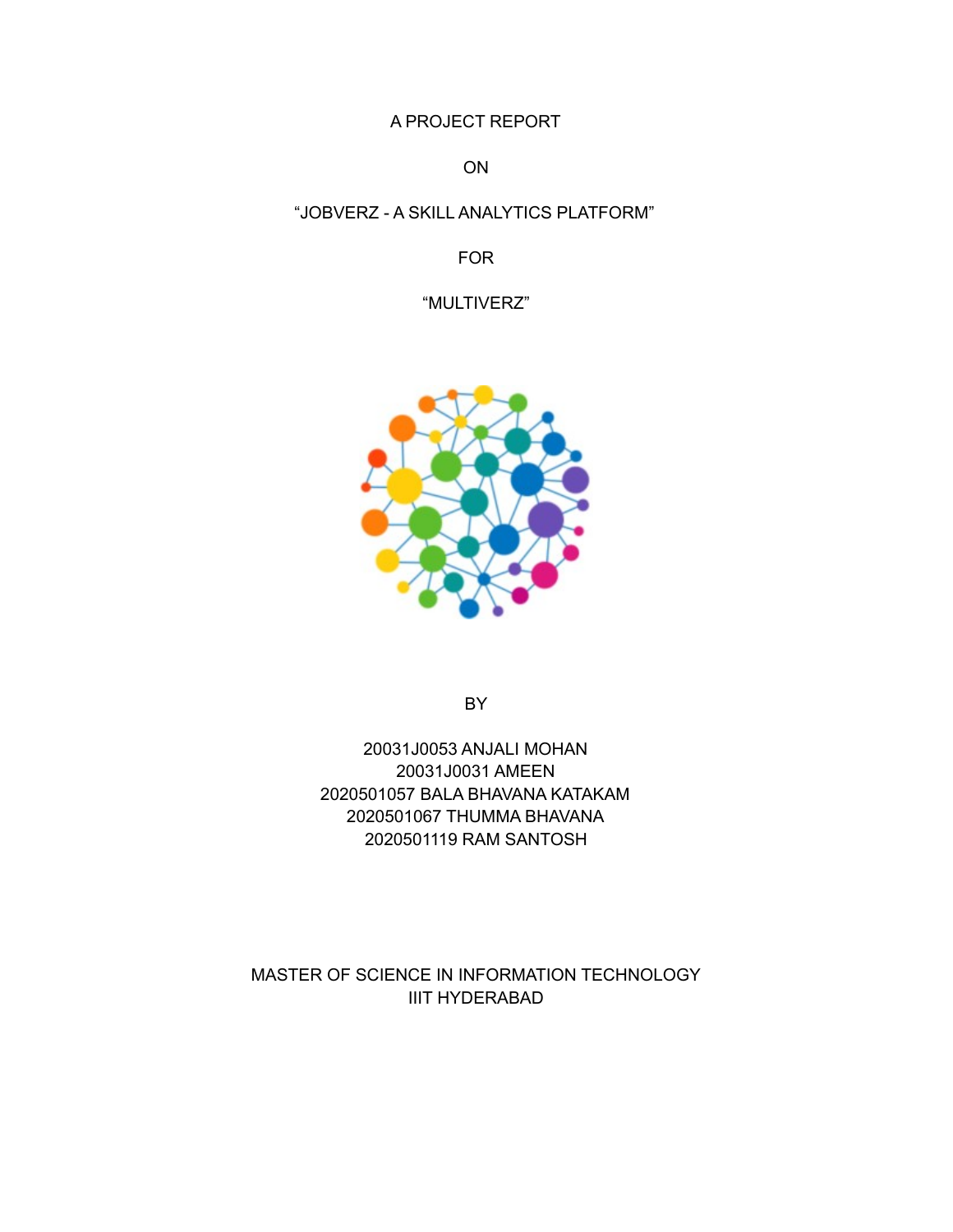## **Abstract**

Jobverz is an online platform where the user can find the relevant skills to get recruited into his dream job within the time span. It also maps the user skill proficiency with demand. If the user is unclear about the path, then he can explore the trending job titles based on his skill set. The user authentication is carried out with the help of AWS amplify and Cognito. The user details are stored in AWS S3 with the help of Amplify.

*Keywords:* Jobs, Skills, AWS - Amplify, Cognito, S3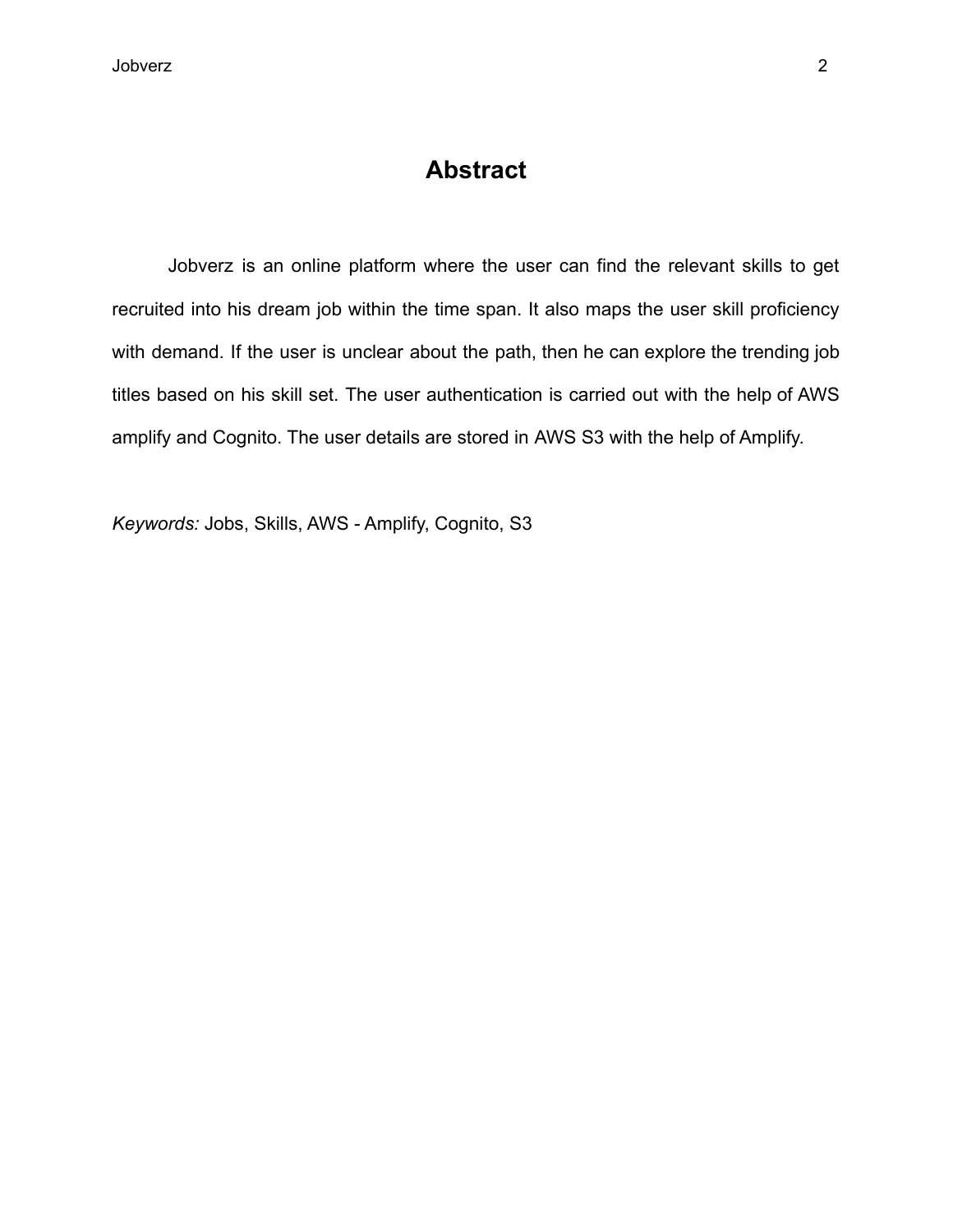# **Table of Contents**

| 1. |      |              | $\overline{4}$ |
|----|------|--------------|----------------|
|    | 1.1. |              |                |
|    | 1.2. |              |                |
| 2. |      |              |                |
| 3. |      |              |                |
|    | 3.1. |              |                |
|    | 3.2. |              |                |
|    | 3.3. |              |                |
|    | 3.4. |              |                |
|    | 3.5. |              |                |
|    | 3.6. |              |                |
|    | 3.7. |              |                |
| 4. |      |              |                |
| 5. |      |              |                |
| 6. |      | $\mathbf{1}$ |                |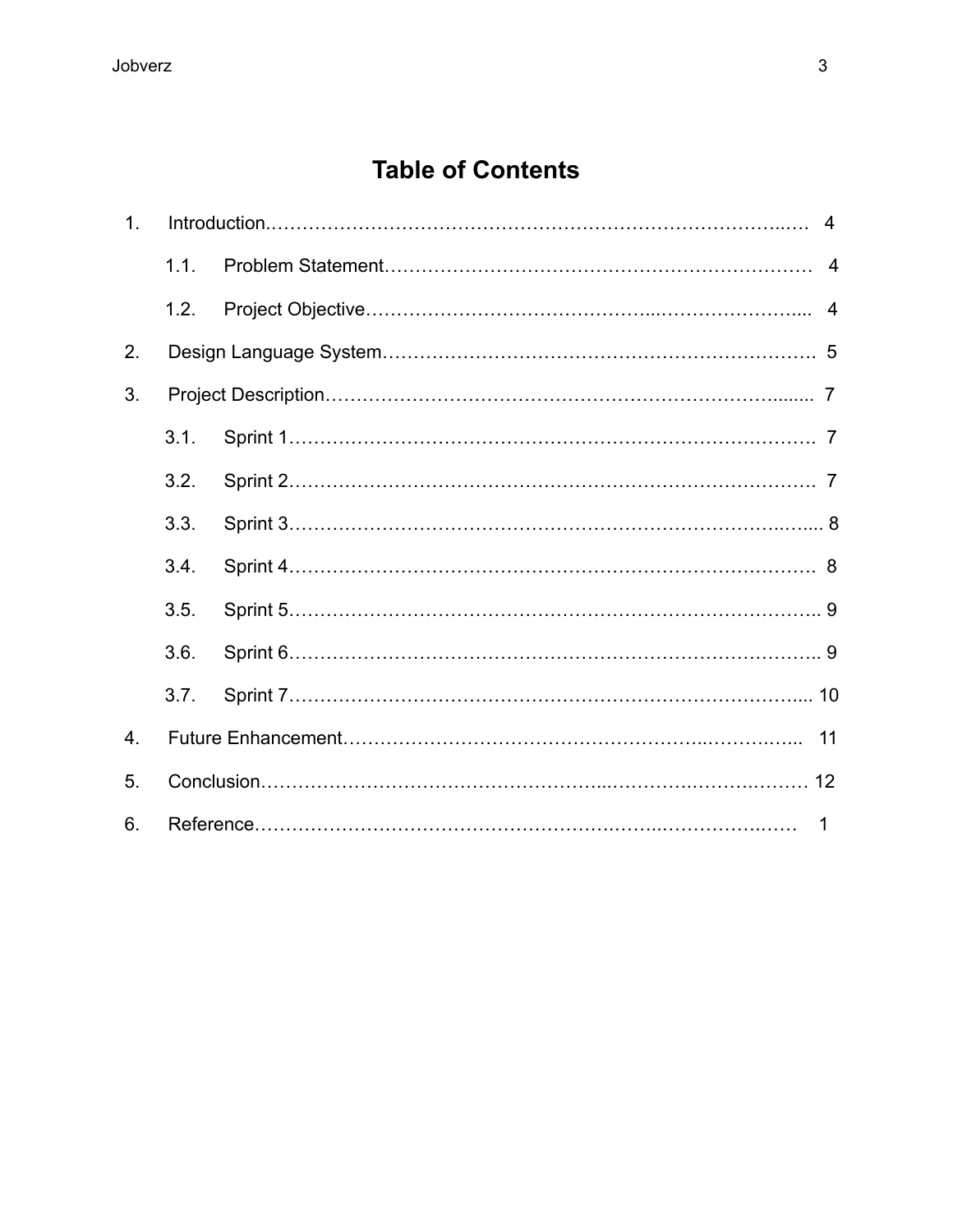Jobverz 4

## **Introduction**

#### **Problem Statement.**

Develop an online platform where the user can find the relevant skills to get recruited into his dream job within the time span. If the user is unclear about the path, then he should be able to explore the trending job titles based on his skill set.

#### **Project Objective.**

The main objective of this platform is to create a jobverz portal for the users who are more focused for a skill-based job. This feature is mainly helpful for the Individuals, Employees/Company and Governments.

#### **Technologies**

Frontend : React JS Tools : HTML, CSS, Bootstrap 5.0, Javascript Backend : AWS Amplify, Cognito, S3, Lambda Code Versioning Systems: Git and GitHub UI Design : Adobe Xd

AWS Amplify is a set of tools and services that can be used together or on their own, to help front-end web and mobile developers build scalable full stack applications, powered by AWS. With Amplify, you can configure app backends and connect your app in minutes, deploy static web apps in a few clicks, and easily manage app content outside the AWS console.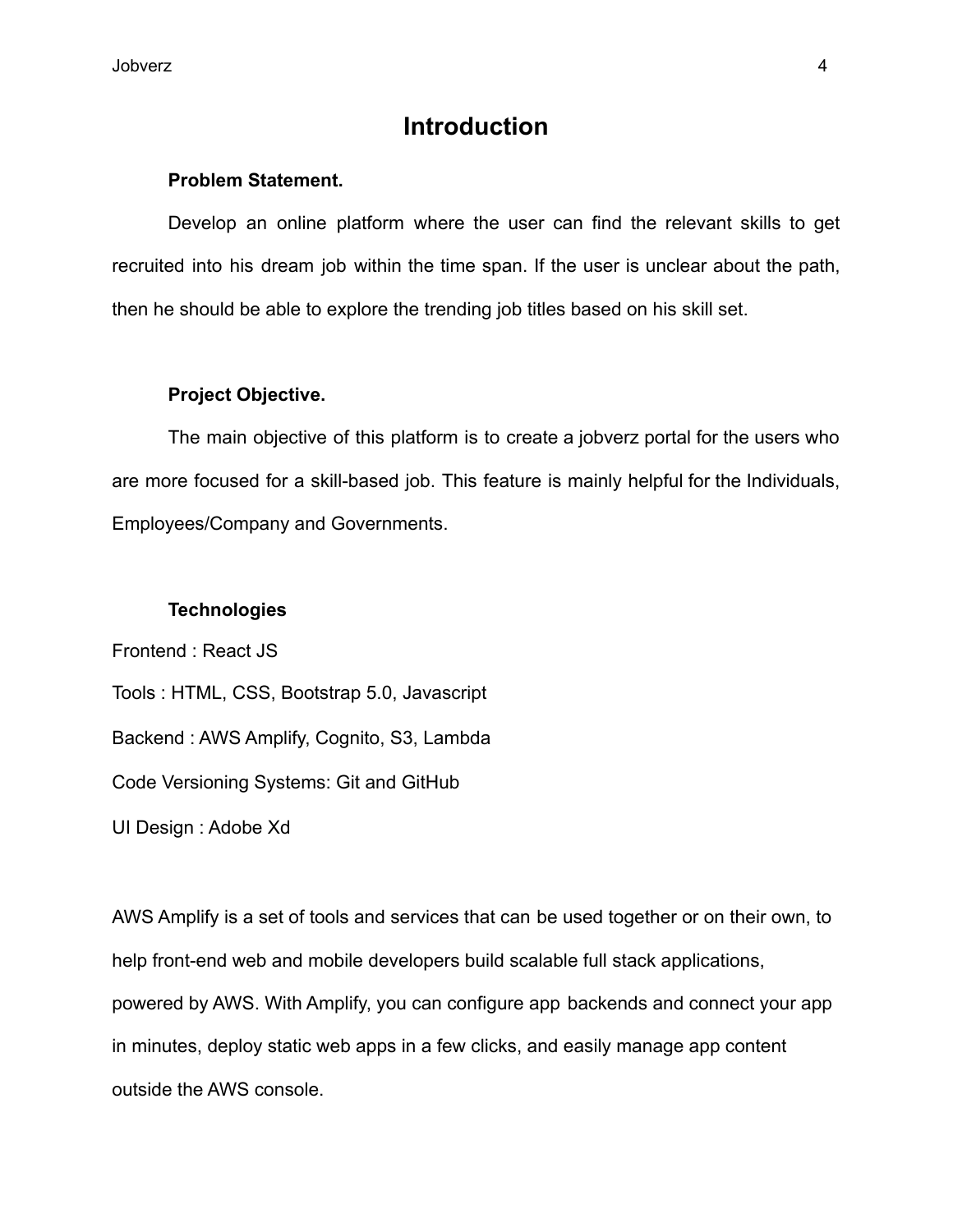# **Design Language System**

- 1. CSS Framework:
	- Bootstrap 5.0

#### 2. Social buttons colors

● Facebook - #3b5998 ● Google - #dd4b39 ● LinkedIn - #0077b5

#### 3. Fonts

| Century Gothic     | <b>ABCDEFGHLIKLMNOPQRSTUVWXYZ</b><br>abcdefghijkImnoparstuvwxyz<br>1234567890::"!?"@%*&'\$ |
|--------------------|--------------------------------------------------------------------------------------------|
| Gotham HTF<br>Book | ABCDEFGHIJKLMNOPQRSTUVWXYZ<br>abcdefghijklmnopgrstuvwxyz<br>1234567890::"!?"@%*&'\$        |
| Open Sans          | ABCDEFGHIJKLMNOPORSTUVWXYZ<br>abcdefghijk mnopgrstuvwxyz<br>1234567890::"!?"@%*&'\$        |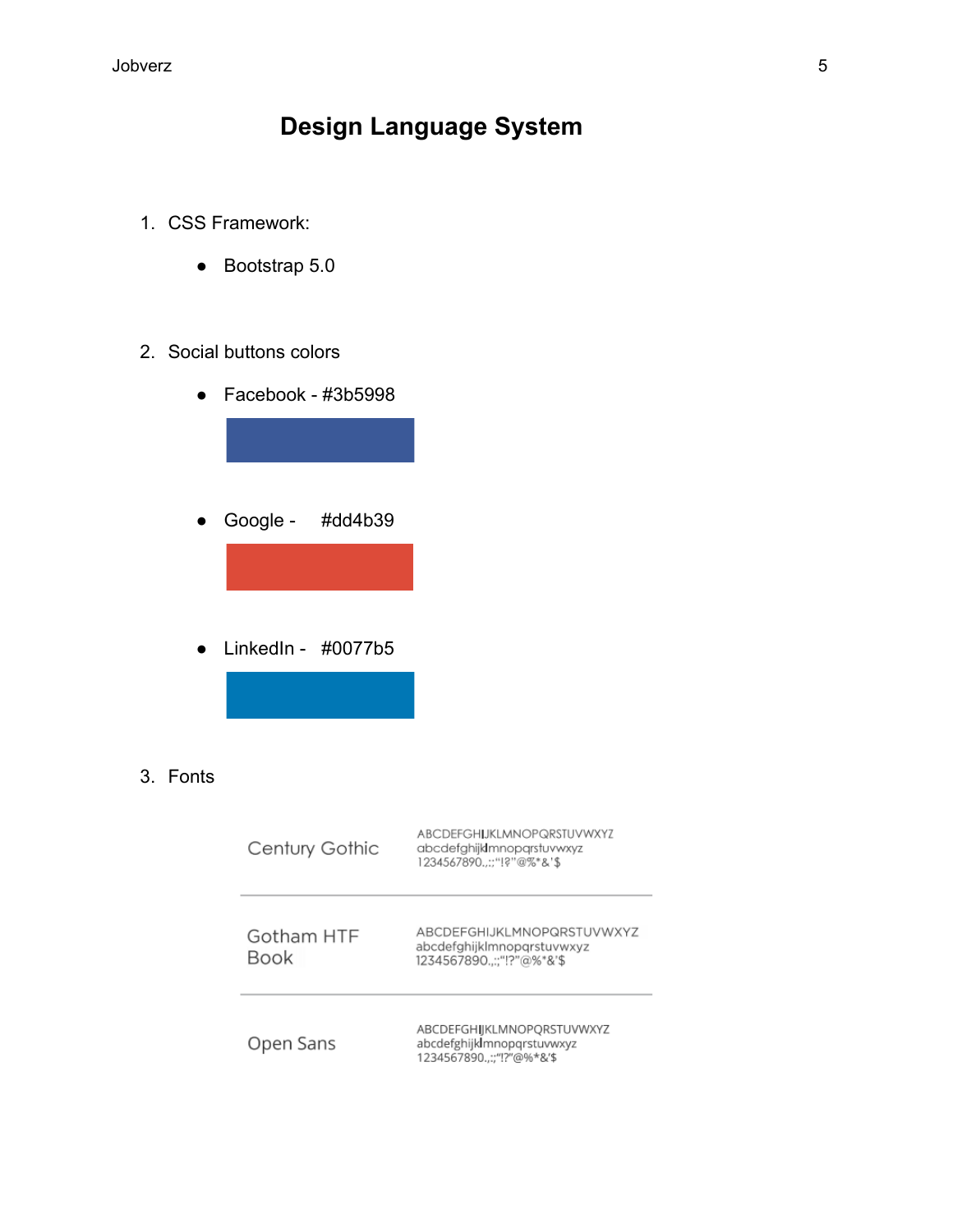4. Headers and Sizing

# **Heading 1**

**Heading 2** 

**Heading 3** 

**Heading 4** 

**Body** 

**Button & Meta** 

# 44px / 48px

36рх / 45рх

28px / 35px

20px / 25px

16px / 24px

14px / 24px

- 5. Paragraphs
	- The default body text is 16px.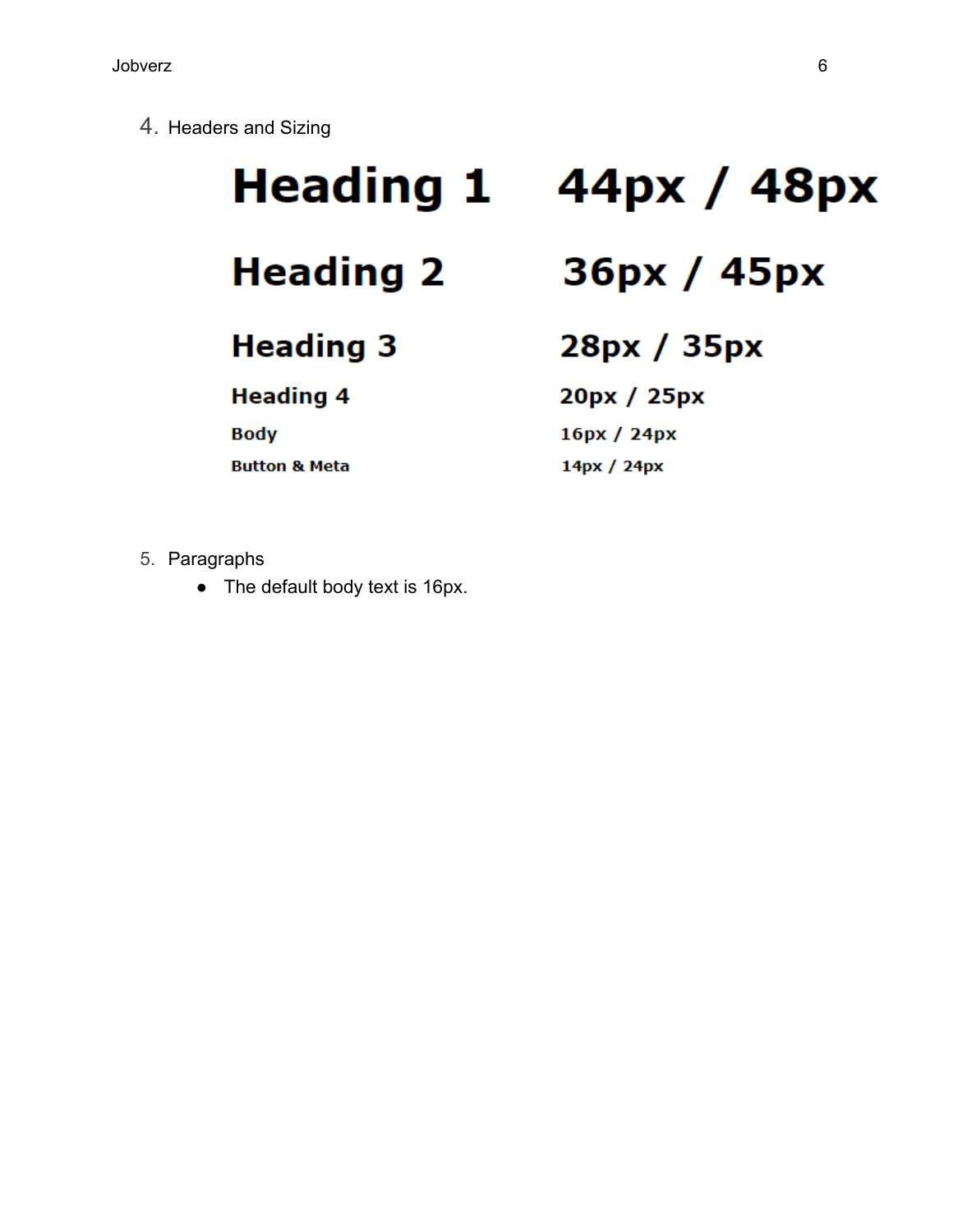## **Project Description**

#### **Sprint 1**

Developed the Landing page where the user has to choose between Individual/ Government/ Company, so that the user can use those particular credentials to Sign up/Sign in pages. Developed the Sign In page where the user can enter his email address and password to login to Jobverz website. The user can also login with his social accounts like Facebook and Google. User can also reset his password by clicking the forget password link which redirects him to the Reset Password page where he has to enter his registered email id. Developed the Sign Up page with input validation where the user will input first name, last name, password, email address, and phone number. Alternatively the user can also create an account with Facebook or Google accounts. Developed dashboard where the user can see the insights about relevant skills for his chosen job title.

#### **Sprint 2**

The user now receives a code to reset his password in his email when he clicks on send email in the Reset password page. Creating a new page called Forget password. The user enters the code that is sent to his mail, along with his login credentials to reset his password. Documented cost plan for AWS Amplify and Cognito. AWS Amplify handles user registration, authentication, account recovery & other related operations, User private data storage into AWS S3. Implemented authentication for Google (social login). Implemented authentication for Facebook (social login)..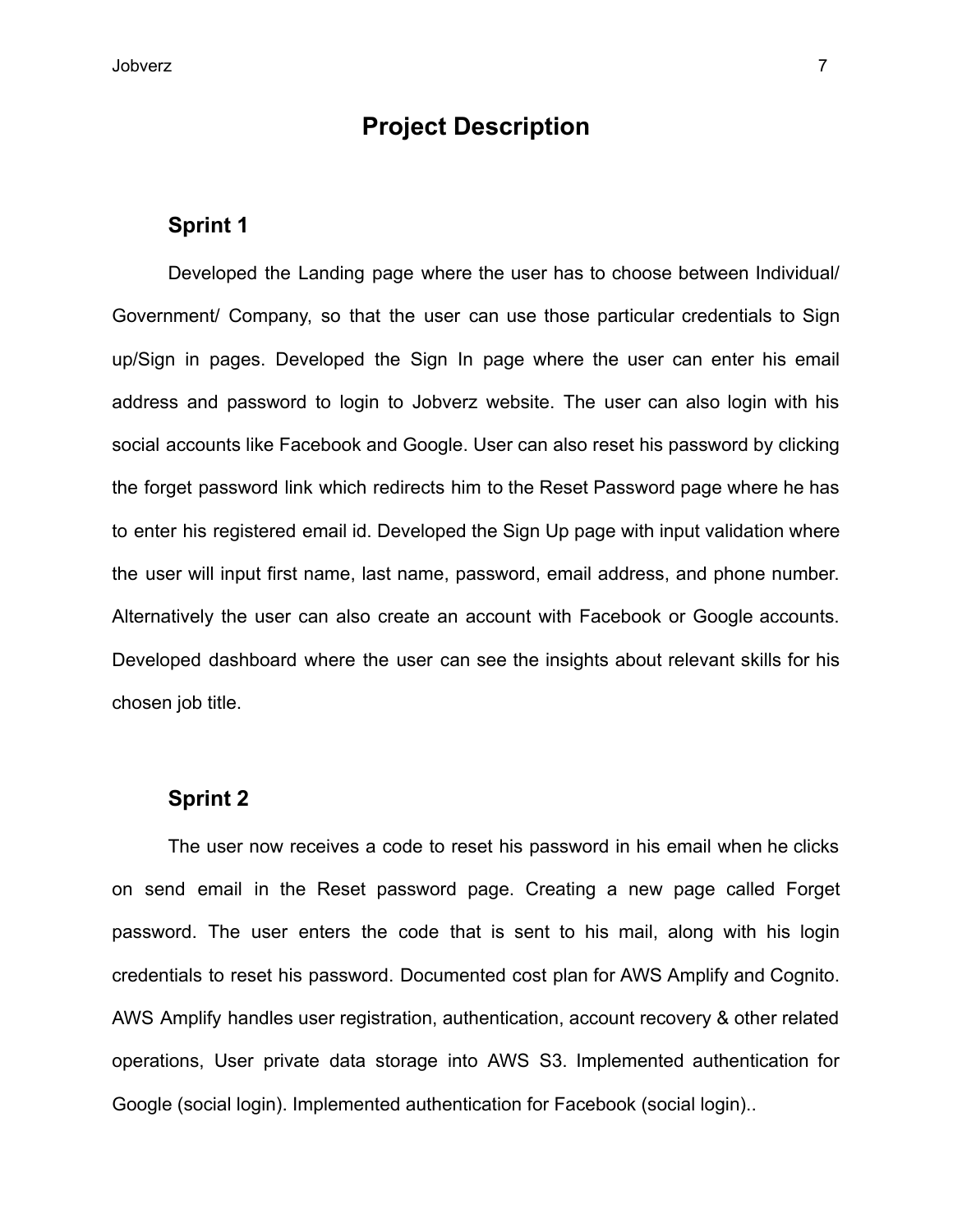#### **Sprint 3**

Created a Developer app and got the access token. Successfully extract details such as First name, Last name and photo. Used two node libraries namely pdf parser and word parser to extract text from pdf and word file that is stored locally. Used pdf reader to convert the data in a pdf file to text format which is uploaded in the website. Using the file reader module to get the information in the pdf file to display in text format. Developed aspiration UI where user will select his preferred job title from the autocomplete field and can select time span from dropdown field. We were able to update the job titles with the given JSON file. Now it is made possible to access data regarding job titles from skills taxonomy API to load it in the autocomplete field. Developed a Qualification/Work Experience page where the user can enter his educational details and work experience.

#### **Sprint 4**

Created a bucket in AWS S3 and able to upload any format Resume/CV into the AWS S3 bucket. Completely redesigning the UI of the Jobverz website in Adobe XD. Undergone research on how NLP(natural language processing) and Fuzzywuzzy algorithms can be used for processing the data and extracting them from a pdf file. Also used third-party libraries like resume-parser and pyreparser. Able to make a good try using NLP for skills extraction with 70-80% of accuracy.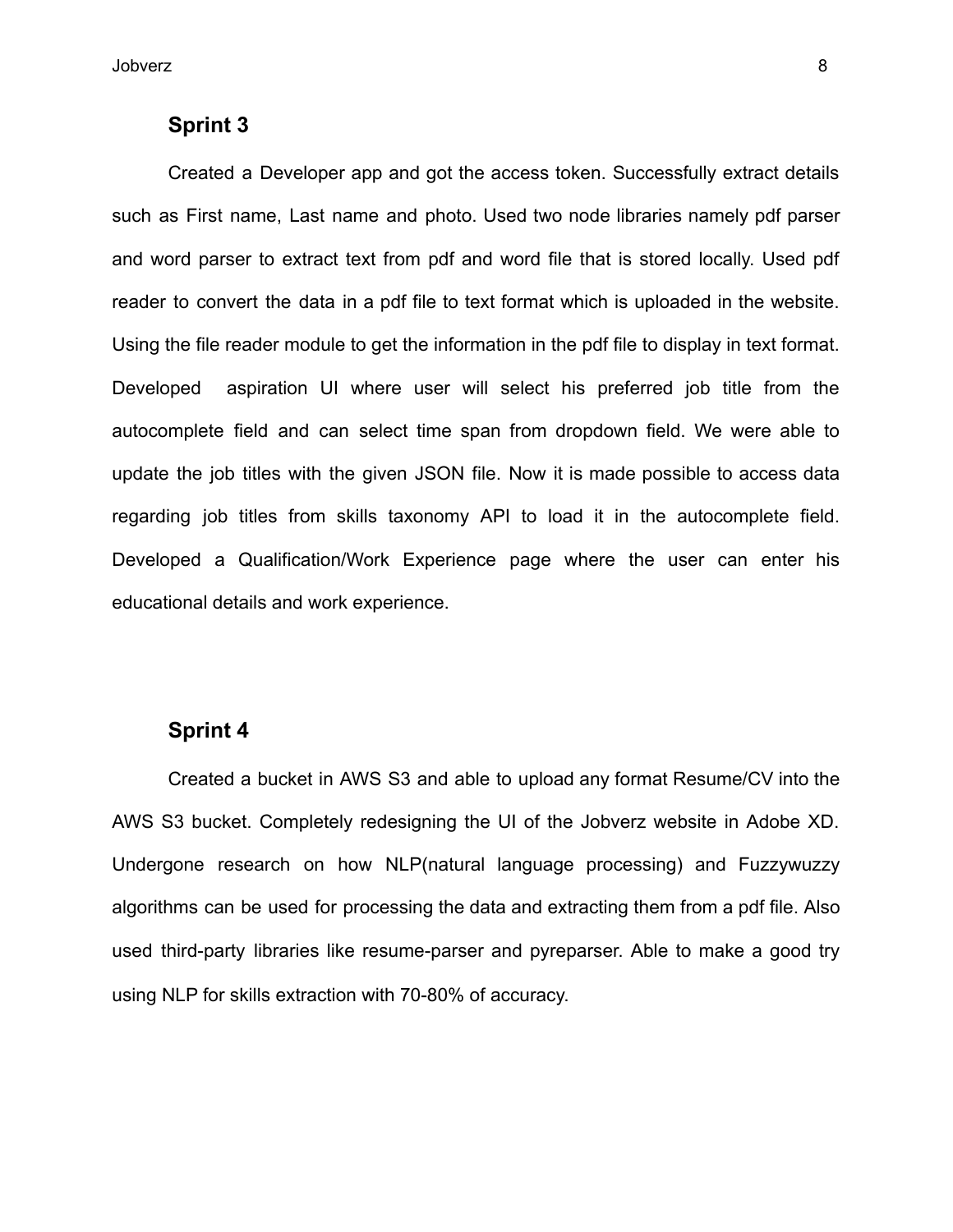#### **Sprint 5**

Made a research to understand Digital Credentials through a paper published by MIT on Digital credentials. As part of the research we studied Interoperable learner records. Later on we gathered information about issuing, sharing, storage, and verification of digital credentials from a white paper on I.L.R published in September 2019 by American workforce. In addition to that we also researched Learning and Employment Records from the T3 Innovation Hub, and Velocity website.

#### **Sprint 6**

In this sprint we developed a Skill graph page UI where the user can drag the skill chips into graph according to user proficiency, so that the skill chips will automatically get adjusted according to skill demand.Then we used npm Typeahead module to implement autocomplete search bar and also added functionality of directly adding skill buttons when selected from dropdown. At the same time our team researched the feasibility of the digital wallets by velocity for storing the digital credentials and verification. We were able to find Microsoft Azure has approached the concept of storing digital credentials but yet to build a full fledged service provider. We also found AyanWorks has come up with an idea for decentralised digital identity. At the same time we conducted a parallel study on LERHub and various resources in IMS Global standards to implement digital credentials in jobverz. Then based on resources and information we made the conclusion that digital IMS global is not reliable since they are still not providing a reliable resource to store and verify digital credentials.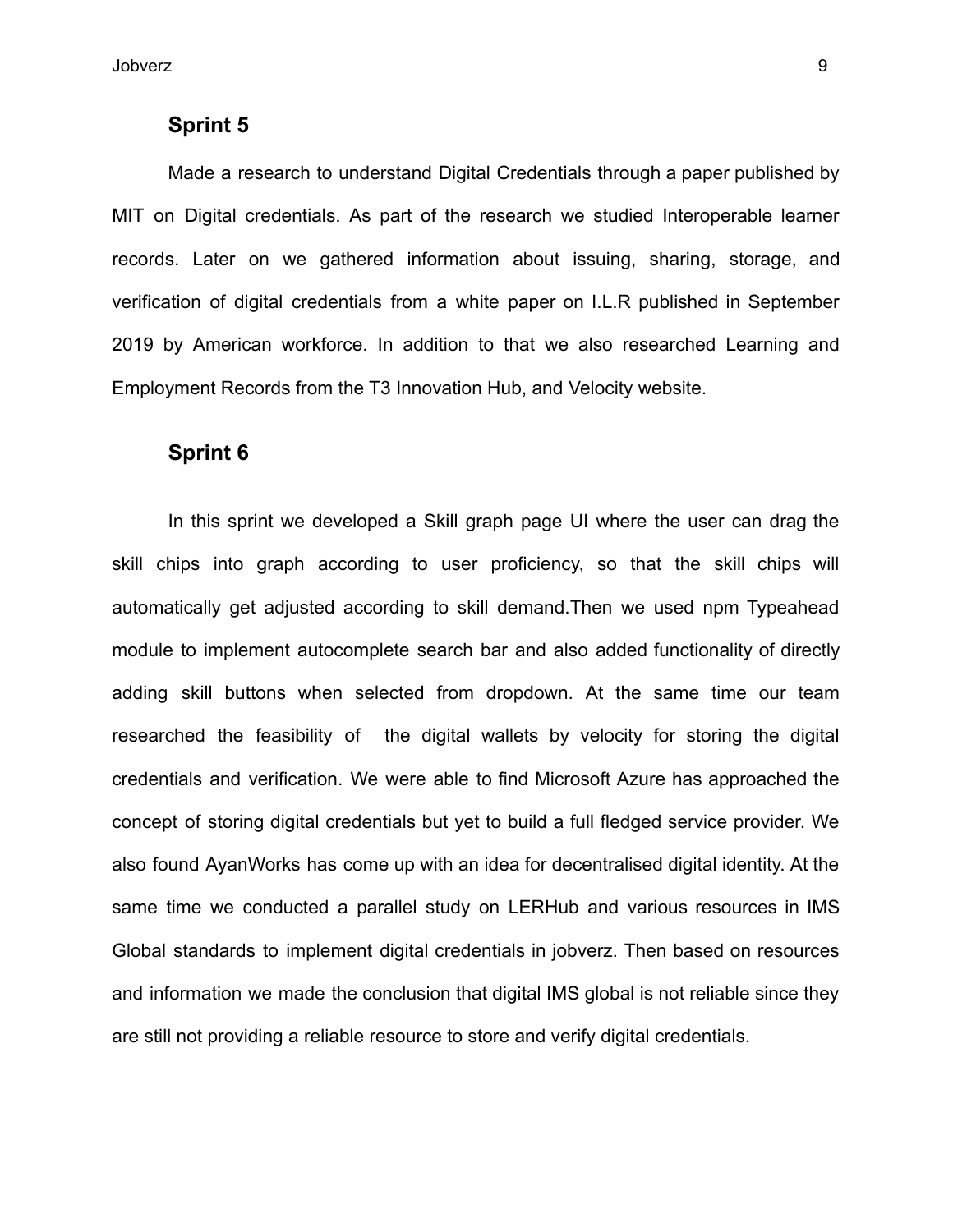### **Sprint 7**

Gathering data about certifying, sharing, and verifying digital credentials by Digitary. Research on how to store user details in a private AWS S3 bucket using Amplify storage.At the same time developed Steps to Goal UI and the user profile UI where the user can fill in their personal details which includes about/bio, education, work experience, skills, and hobbies.In addition to that the user can also add social accounts like Github, LinkedIN, Google.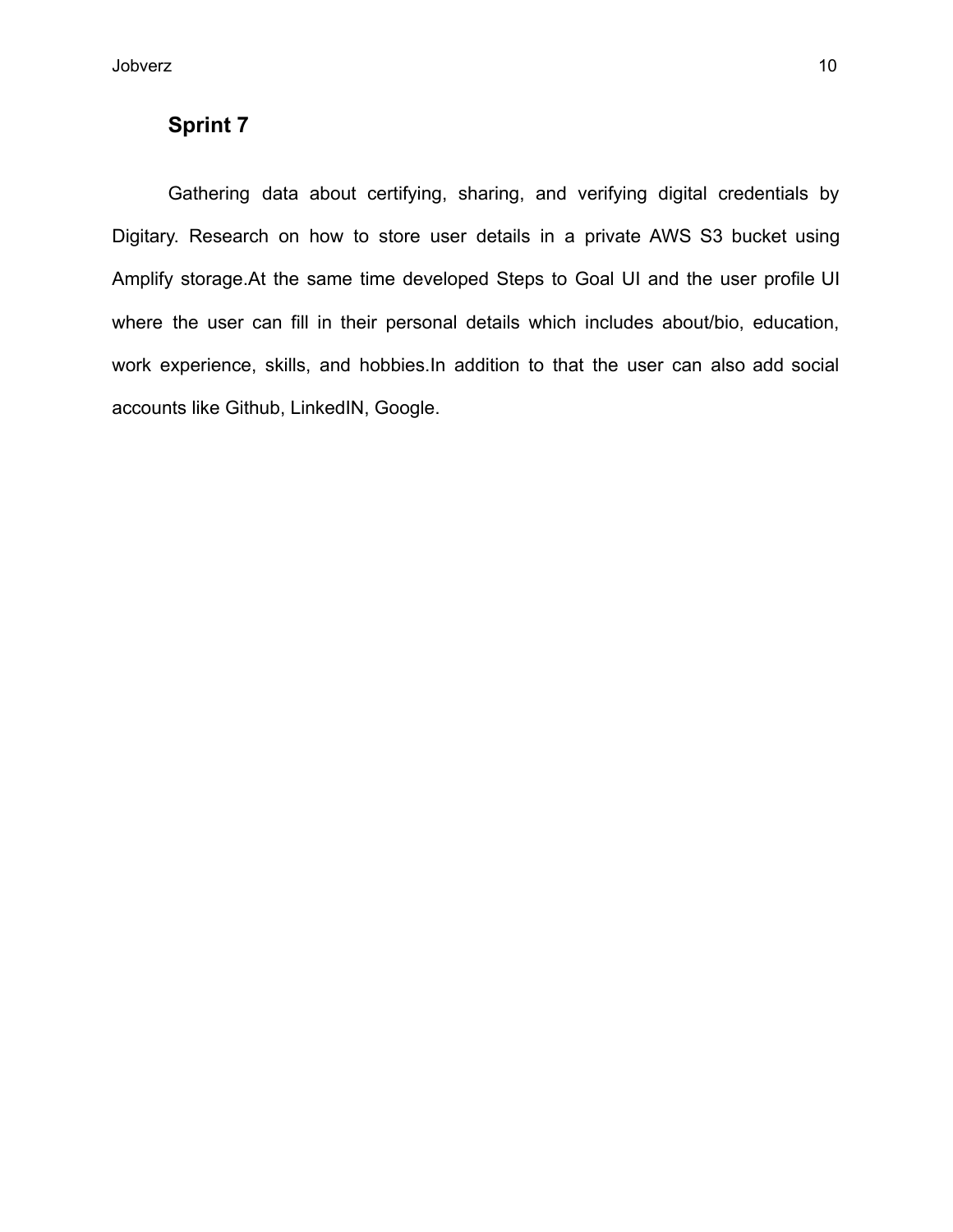# **Future Enhancements**

Show visualization about trending job titles when the user clicks on the Explore button. The user must be able to search for highly desired job skills in a particular company. Resume parsing of data with all the skills , education, work experience.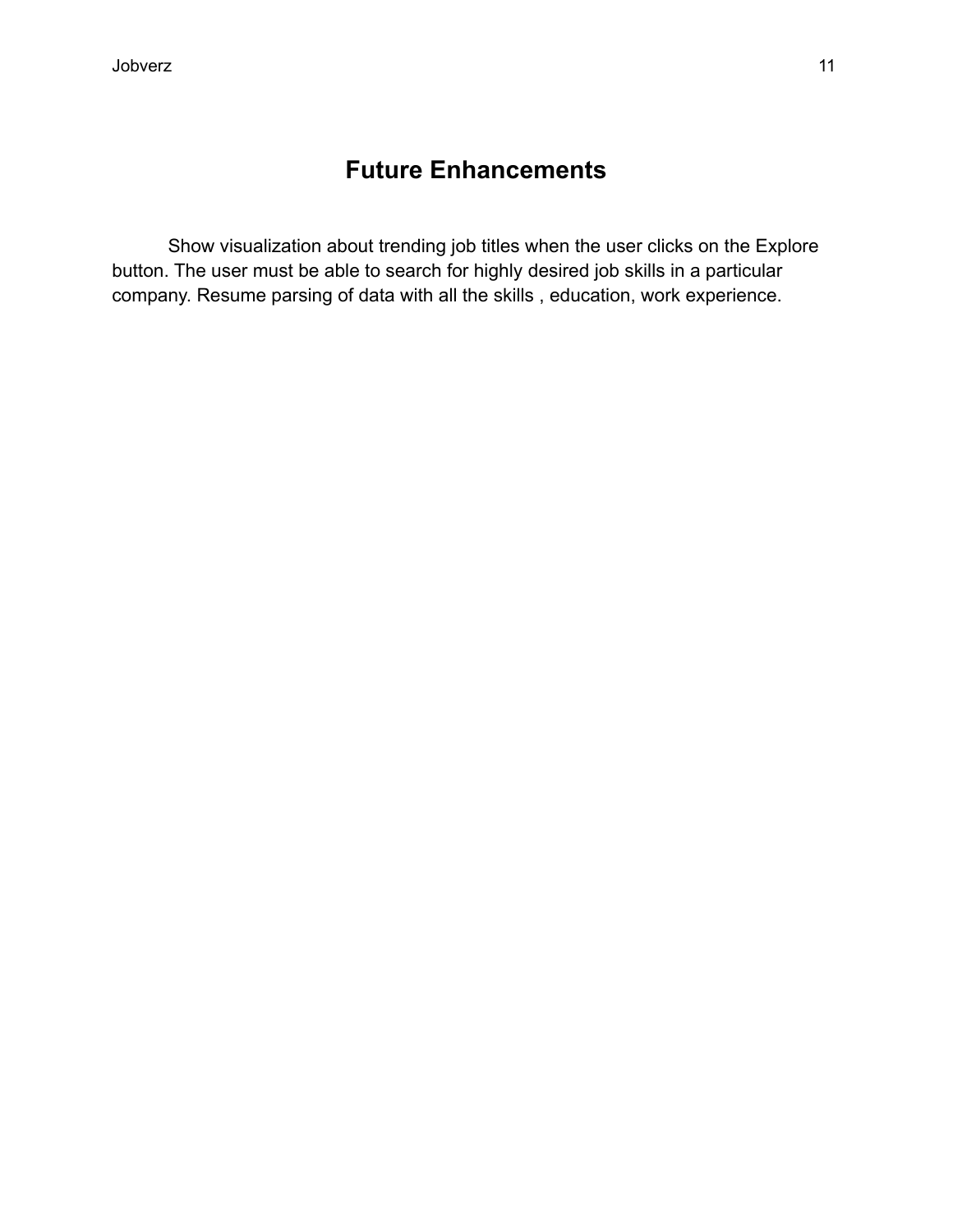# **Conclusion**

The purpose and objective of the Jobverz project is achieved. By providing extremely rich

graphical user interface, the user can navigate through the website with ease. Able to display required skills for the selected job title thus giving a guideline for users on which skills to pick up in future.

This is the preview of the Landing page

| Jobverz |                                                                                |                                                                                |                                                                             |
|---------|--------------------------------------------------------------------------------|--------------------------------------------------------------------------------|-----------------------------------------------------------------------------|
|         |                                                                                |                                                                                |                                                                             |
|         |                                                                                |                                                                                |                                                                             |
|         |                                                                                |                                                                                |                                                                             |
|         |                                                                                | <b>Welcome to Jobverz</b>                                                      |                                                                             |
|         |                                                                                | Select your role to proceed!                                                   |                                                                             |
|         |                                                                                |                                                                                |                                                                             |
|         | Individual<br>With supporting text below as a<br>natural lead-in to additional | Government<br>With supporting text below as a<br>natural lead-in to additional | Company<br>With supporting text below as a<br>natural lead-in to additional |
|         | content.                                                                       | content.                                                                       | content.                                                                    |
|         | Proceed                                                                        | Proceed                                                                        | Proceed                                                                     |
|         |                                                                                |                                                                                |                                                                             |
|         |                                                                                |                                                                                |                                                                             |
|         |                                                                                |                                                                                |                                                                             |
|         |                                                                                |                                                                                |                                                                             |
|         |                                                                                |                                                                                |                                                                             |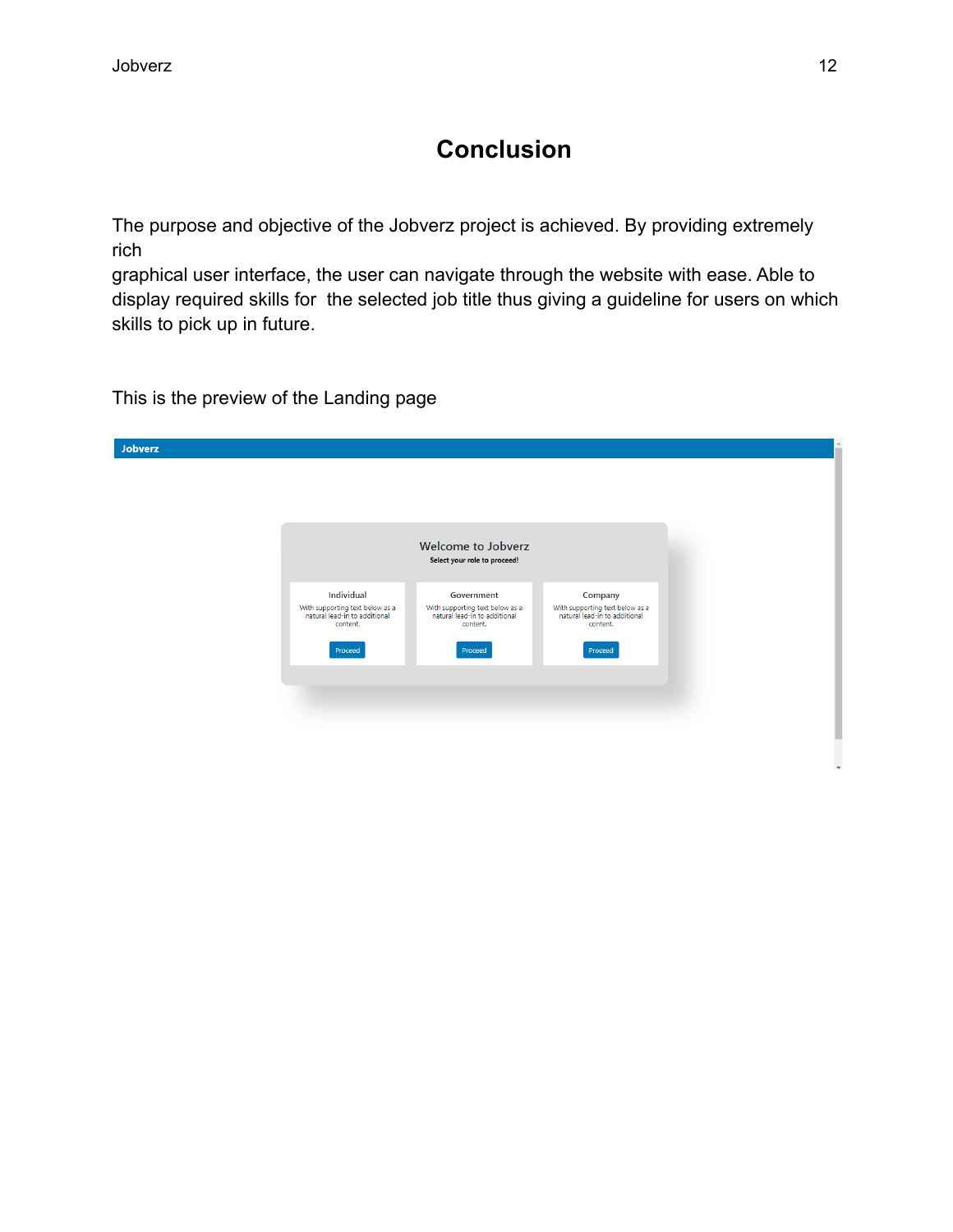This is the preview of the Sign Up page

| Jobverz |                                                                        |
|---------|------------------------------------------------------------------------|
|         | SIGN IN<br>SIGN UP                                                     |
|         | Sign up using your Social accounts.                                    |
|         | Sign up with Google<br>G<br>Sign up with Facebook<br>O<br>$or -$       |
|         | <b>First Name</b><br>Last Name                                         |
|         | Email address                                                          |
|         | <b>Phone Number</b>                                                    |
|         | $\mathcal{B}$<br>Password<br>0                                         |
|         | By clicking Sign in you agree to our<br>terms of use, and our privacy. |
|         | SIGN UP                                                                |

This is the preview of the Sign In page

| Jobverz |                                                                        |                |           |
|---------|------------------------------------------------------------------------|----------------|-----------|
|         | SIGN IN                                                                | <b>SIGN UP</b> |           |
|         | Sign in using your Social accounts.                                    |                |           |
|         | Sign in with Google<br>G                                               |                |           |
|         | O<br>Sign in with Facebook                                             |                |           |
|         | $-$ or $-$<br>Email address                                            |                |           |
|         |                                                                        | $\mathfrak{S}$ |           |
|         | Password                                                               |                | $\bullet$ |
|         | By clicking Sign in you agree to our<br>terms of use, and our privacy. |                |           |
|         | <b>SIGN IN</b>                                                         |                |           |
|         | <b>Forgot password?</b>                                                |                |           |
|         |                                                                        |                |           |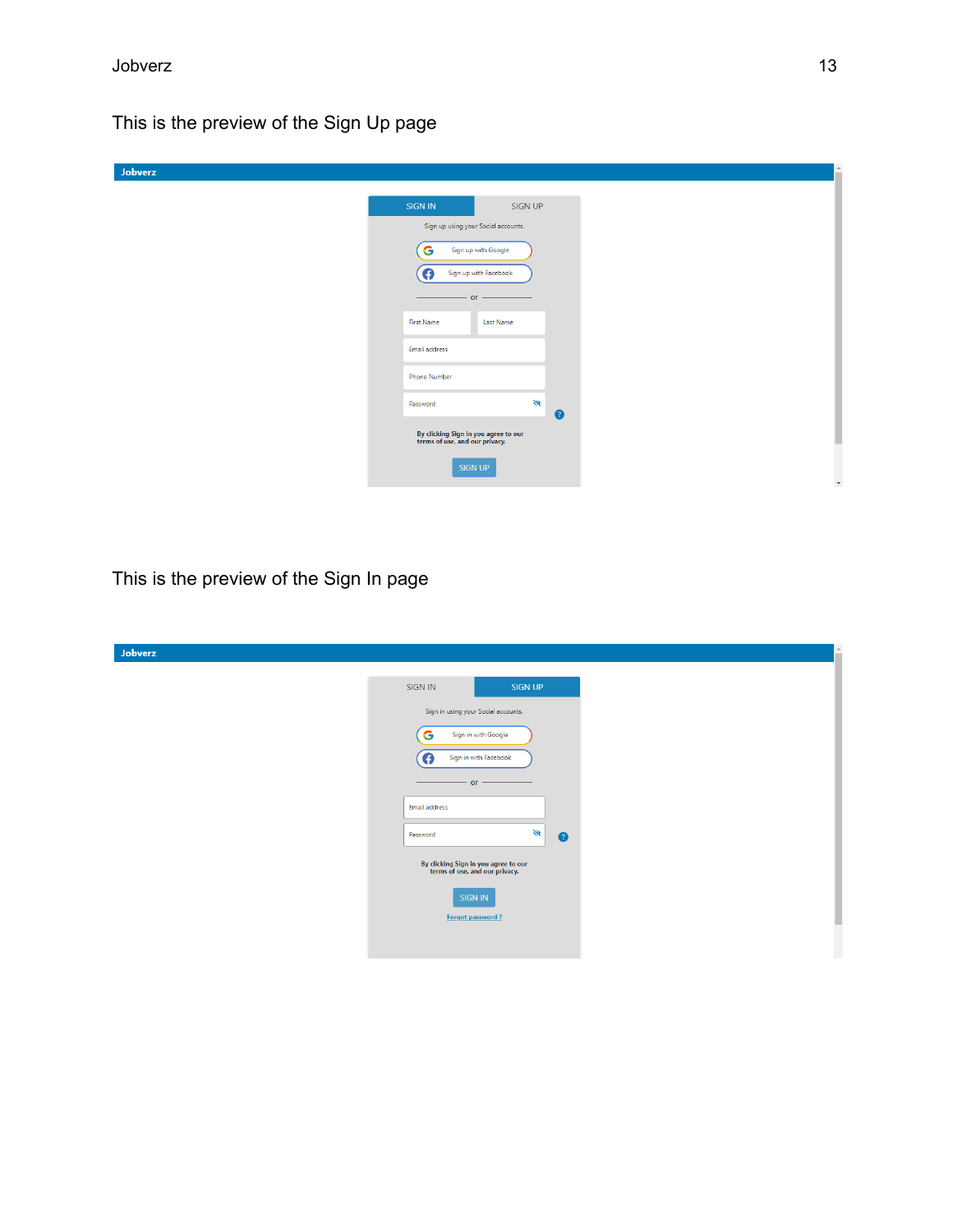This is the preview of the Forget Password page

| Jobverz |                                                           |
|---------|-----------------------------------------------------------|
|         |                                                           |
|         |                                                           |
|         |                                                           |
|         |                                                           |
|         |                                                           |
|         |                                                           |
|         |                                                           |
|         | <b>Reset Your Password</b><br>Enter your registered email |
|         |                                                           |
|         | Email address                                             |
|         | SEND CODE                                                 |
|         |                                                           |
|         |                                                           |
|         |                                                           |
|         |                                                           |

This is the preview of the Reset Password page

| Jobverz |                                                |
|---------|------------------------------------------------|
|         |                                                |
|         |                                                |
|         |                                                |
|         |                                                |
|         |                                                |
|         |                                                |
|         | Enter the verification code sent to your email |
|         | Verification Code                              |
|         |                                                |
|         | $\mathfrak{S}$<br>Password                     |
|         |                                                |
|         | <b>Reset Password</b>                          |
|         | The verification code is valid only for 1 hour |
|         | Didn't receive the code? Resend code           |
|         |                                                |
|         |                                                |
|         |                                                |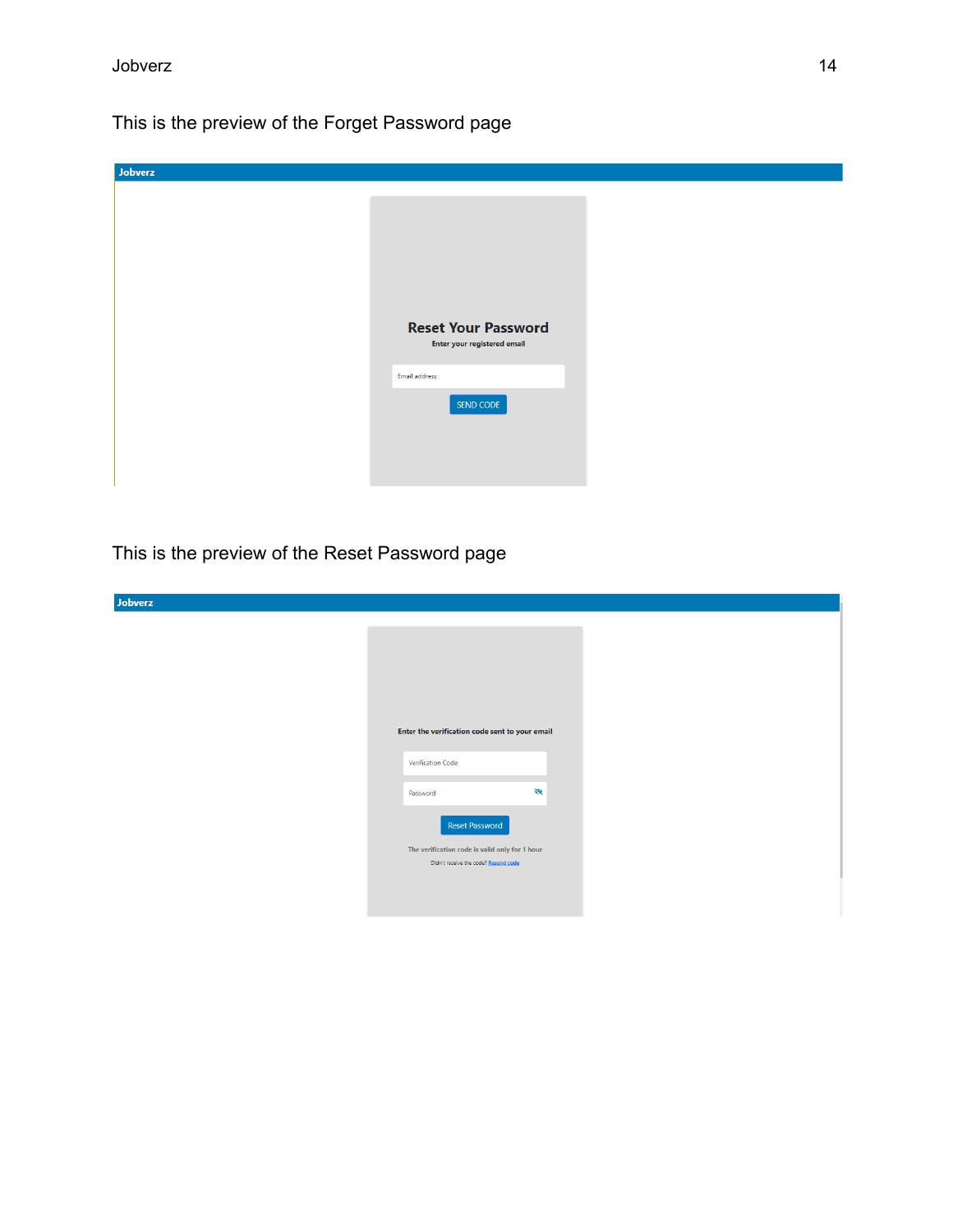## This is the preview of the Aspiration page

| Jobverz      |                                                                                                            |                   | Log Out       |  |
|--------------|------------------------------------------------------------------------------------------------------------|-------------------|---------------|--|
|              | Let's find a way to reach your career goals                                                                |                   |               |  |
|              | <b>Step 1</b> > Step 2 > Step 3                                                                            |                   |               |  |
|              | I want to become                                                                                           | Not Sure? Explore |               |  |
| Data Analyst | $\hbox{\ensuremath{\mathsf{Q}}\xspace}$                                                                    |                   |               |  |
|              |                                                                                                            |                   |               |  |
|              | Within a span of                                                                                           |                   |               |  |
| 2 Years      |                                                                                                            |                   |               |  |
|              |                                                                                                            |                   |               |  |
|              | Data Analyst is among the top 5 jobs in demand<br>Discover the skills necessary to be Data Analyst by 2023 | Proceed           |               |  |
|              |                                                                                                            |                   |               |  |
| $\left($     |                                                                                                            |                   | $\rightarrow$ |  |

## This is the preview of the Education/Work experience page

| Let's find a way to reach your career goals                                 |                                                       |  |  |  |  |
|-----------------------------------------------------------------------------|-------------------------------------------------------|--|--|--|--|
| Step 1 > Step 2 > Step 3                                                    |                                                       |  |  |  |  |
| Tell us about yourself                                                      |                                                       |  |  |  |  |
| Share your CV or Resume                                                     |                                                       |  |  |  |  |
| <b>Education Qualifications</b>                                             | Work Experience                                       |  |  |  |  |
| degree                                                                      | company                                               |  |  |  |  |
| university                                                                  | role                                                  |  |  |  |  |
| specialisation                                                              | experience                                            |  |  |  |  |
| Update<br>Add                                                               | Update<br>Add                                         |  |  |  |  |
| <b>University</b><br><b>Specialistion</b><br><b>Action</b><br><b>Degree</b> | <b>Action</b><br>Company<br>Role<br><b>Experience</b> |  |  |  |  |
| ECE<br><b>BTech</b><br><b>RGUKT</b><br>⊠■                                   | Frontend Developer<br>Multiverz<br>⊠■<br>1 year       |  |  |  |  |
|                                                                             | Proceed                                               |  |  |  |  |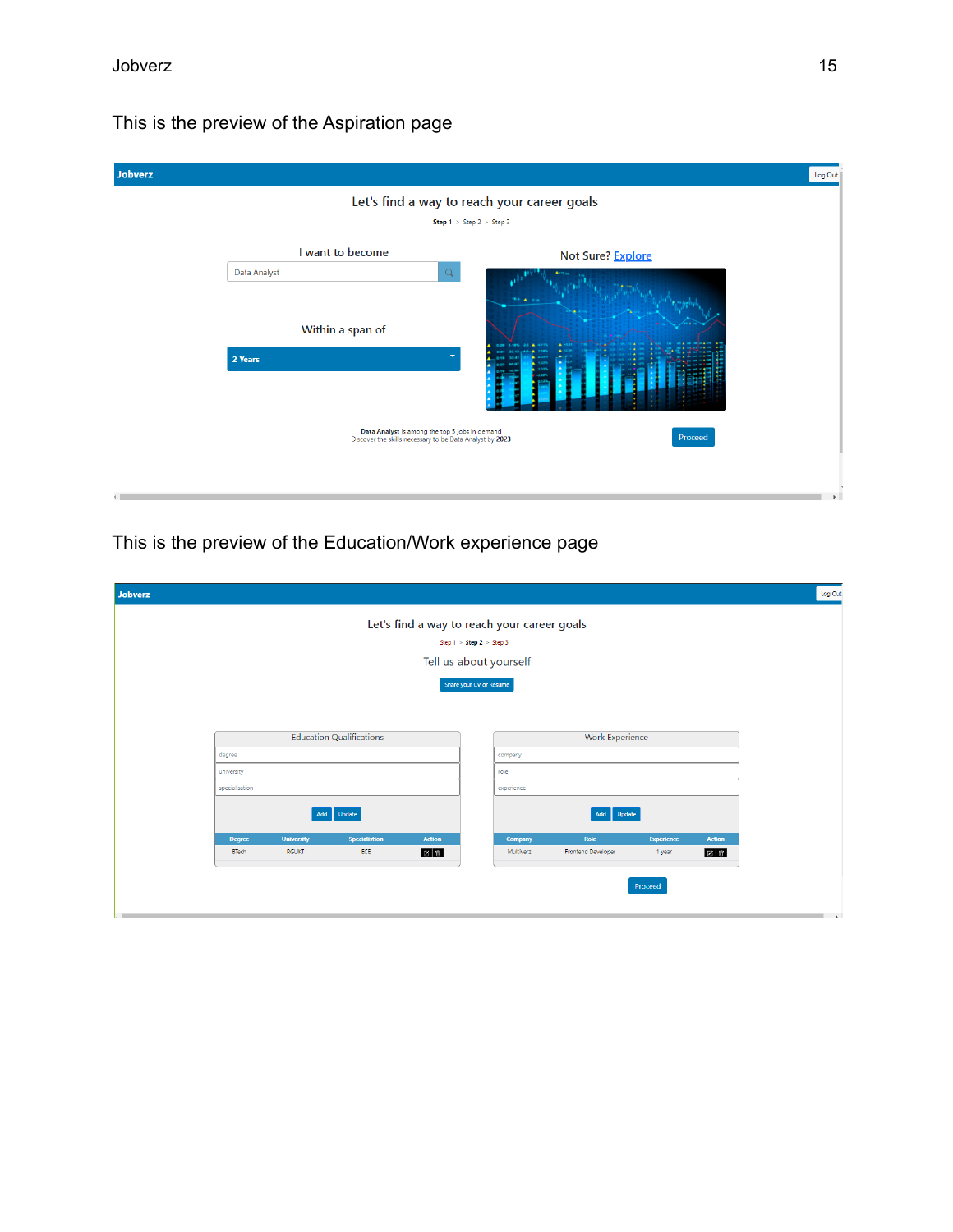### This is the preview of the Dashboard page



The Jobverz website is deployed using AWS Amplify. Please go through the below link to see the demo

[JobVerz - Job Analytics Platform](https://dev.d1lnakdl8cijq4.amplifyapp.com/)